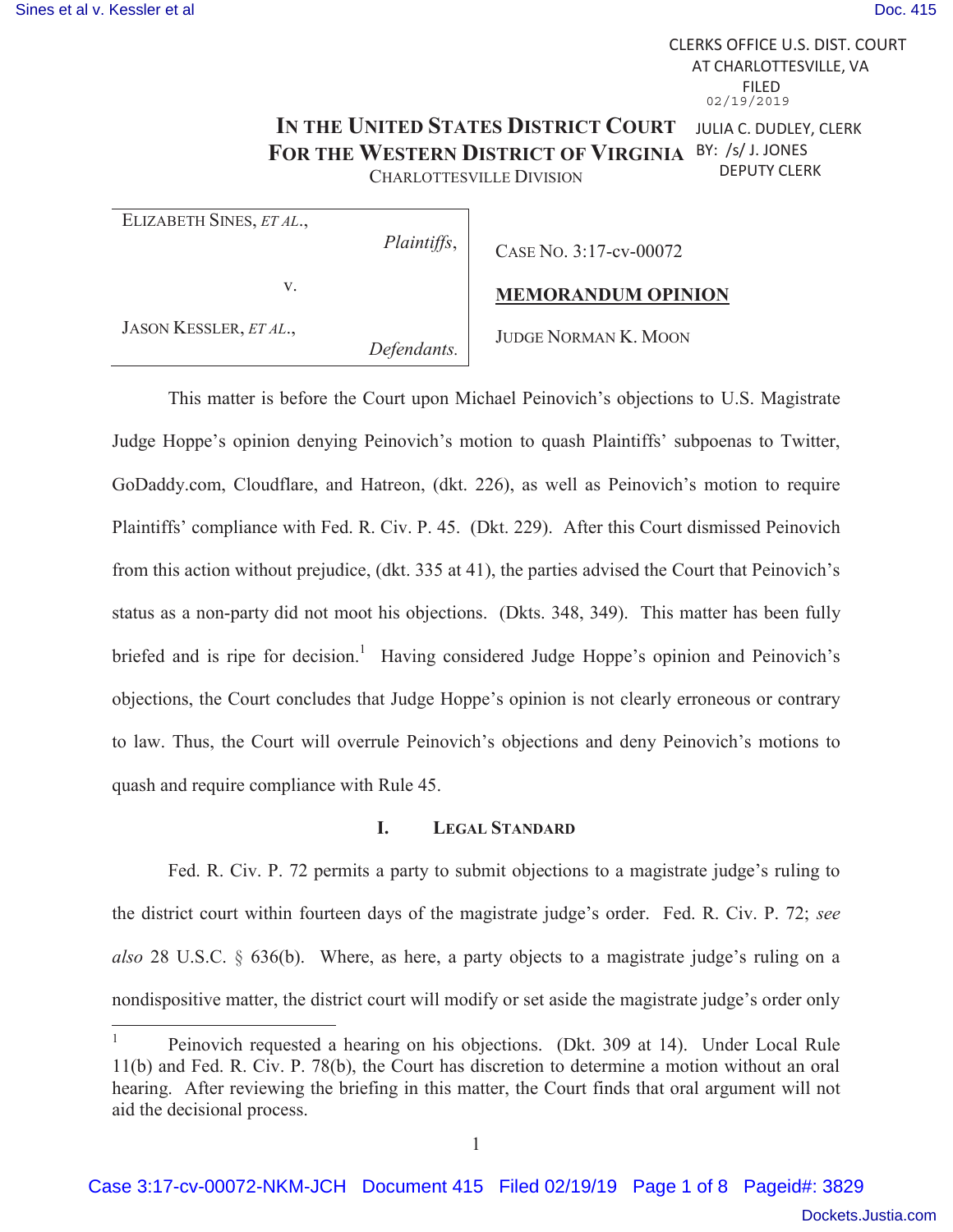if it is "clearly erroneous or is contrary to law."<sup>2</sup> Fed. R. Civ. P. 72(a). "A ruling is 'clearly erroneous' only when the totality of the record leaves the Court with 'the definite and firm conviction that a mistake has been committed.'" *Franklin v. Liberty University, Inc.*, No. 6:16 cv-00065, 2017 WL 3026049, at \*1 (W.D. Va. April 26, 2017) (quoting *United States v. Gypsum Co.*, 333 U.S. 364, 395 (1948)). A ruling is "contrary to law" when it "fails to apply or misapplies relevant statutes, case law, or rules of procedure." *Id*. "[A]ltering a magistrate's nondispositive orders [is] extremely difficult to justify." *Id*. (internal quotation and citation omitted).

## **II. FACTS & PROCEDURAL HISTORY**

 Plaintiffs issued four subpoenas to non-parties "to gather evidence related to Defendants' and their co-conspirators' coordination of and planning for racially-motivated violence" they allegedly committed at the "Unite the Right" rally in Charlottesville, Virginia on August 11–12, 2017. (Dkt. 249 at 2; dkt. 226-2–5). The non-parties subpoenaed were (1) GoDaddy.com, a web services company that allegedly provided services to two websites operated and used by certain

 $\frac{1}{2}$  Peinovich concedes that the applicable standard of review is technically the "clear error" or "contrary to law" standard established by Rule 72(a). Nevertheless, he argues that "given the critical First Amendment issues" he raises, "the Court should conduct an independent, *de novo* review." (Dkt. 309 at 8). Peinovich cites two out-of-circuit decisions where district courts reviewed a magistrate judge's order *de novo* after defendants raised First Amendment objections. *See, e.g., Kriss v. Bayrock Group, LLC*, No. 10-cv-3959, 2016 WL 406375, at \*1 (S.D. N.Y. Feb. 1, 2016) (applying *de novo* standard of review "in the fullness of caution" but recognizing "clear error" or "contrary to law" as normal standard). Although it is true that *appellate courts* must review "cases raising First Amendment issues" *de novo*, *Bose Corp. v. Consumers Union of U.S., Inc.*, 466 U.S. 485, 499 (1984), Rule 72(a) imposes a distinct standard for district courts reviewing magistrate judges' non-dispositive decisions. *See N.C. State Conference v. McCrory,*  No. 1:13-cv-658, 2015 WL 12683665, at \*3 (M.D. N.C. Feb. 4, 2015) (applying "clear error" or "contrary to law" standard in reviewing magistrate judge's order on motions to compel and quash, where defendants raised First Amendment objections); *In re Application of the U.S. for an Order Pursuant to 18 U.S.C.* § *2703(d)*, 830 F.Supp.2d 114, 122–27 (E.D. Va. 2011) (same). Accordingly, the Court will evaluate Judge Hoppe's opinion under a "clear error" or "contrary to law" standard of review.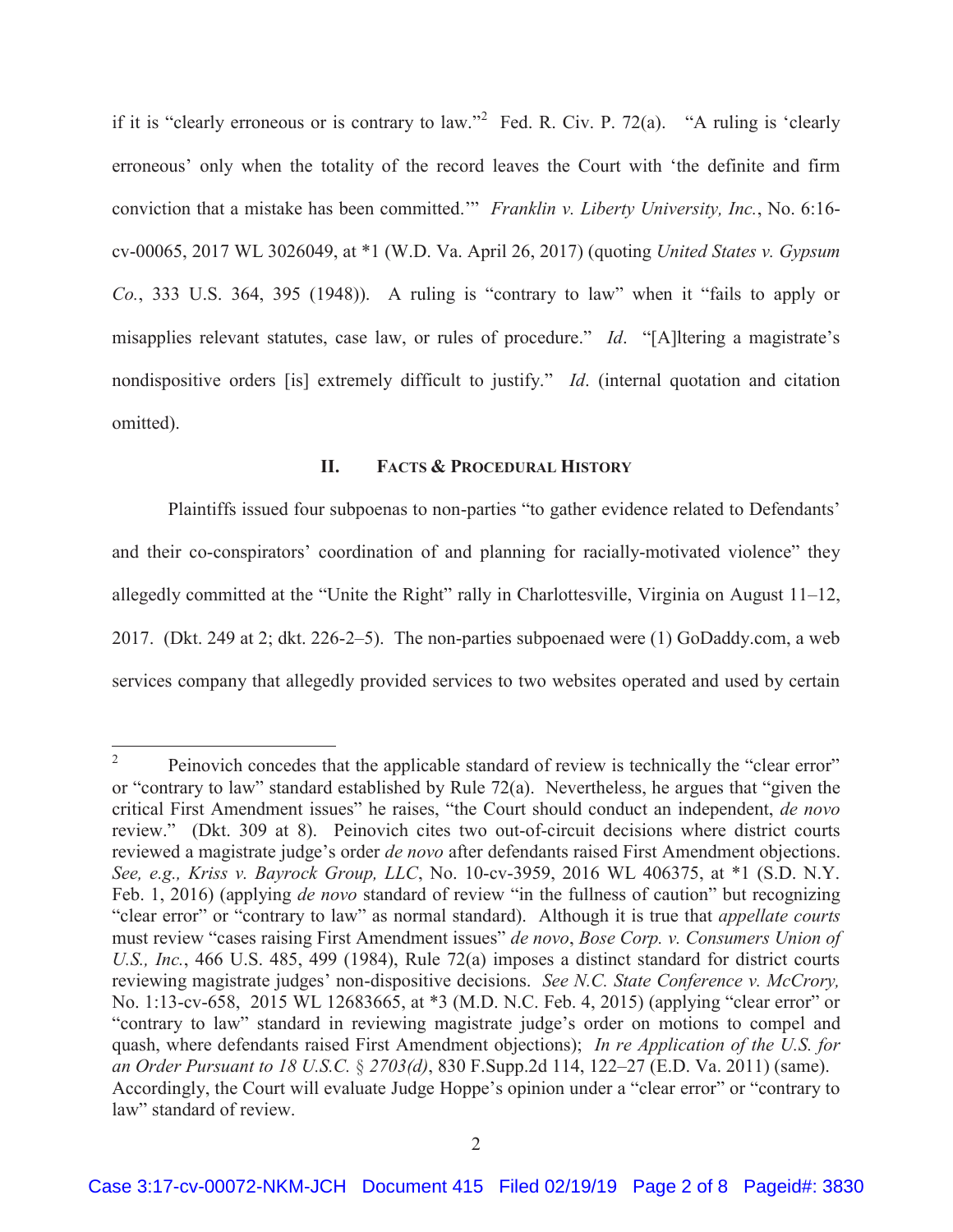defendants, (*id*. at 2–3); (2) Cloudflare, a web services company that allegedly provided services to Peinovich's website and the two aforementioned websites also serviced by GoDaddy.com, (*id*. at 3); (3) Hatreon, a crowd-funding site allegedly used to raise money for bail following one defendant's arrest in Charlottesville for conduct committed in connection with the "Unite the Right" rally, (*id*. at 4); and (4) Twitter, a social media platform allegedly used by various defendants to "disseminate information about the [Unite the Right] rally" and to "encourage others" to attend the rally. (*Id*.).

 Peinovich, then a defendant in this case, challenged the subpoenas in two related motions: first, in a motion to quash the subpoenas under Fed. R. Civ. P. 45(d) and to issue a "protective order," (dkt. 226); and second, in a motion to compel Plaintiffs' "full compliance" with Rules  $45(a)(4)$  and  $(b)(4)$  or, alternatively, to quash the subpoenas. (Dkt. 229). Specifically, Peinovich objected to requests that GoDaddy.com and Cloudflare produce "traffic logs to the websites dailystormer.com, altright.com[,] and therightstuff.biz for the dates of August 1 to August 19, 2017," because he argued these logs would contain "personally identifiable information such as IP and MAC addresses" about "hundreds of thousands of private citizens who have done nothing more than visit a website." (Dkt. 226-1 at 3). More broadly, Peinovich argued that the subpoenas seek "huge amounts of information," (dkt. 229 at 1), that "cannot possibly help the [P]laintiff's case" and "would irreparably harm Peinovich, the companies that were subpoenaed, hundreds of thousands of private internet users, and the cause of free speech." (Dkt. 255 at 3–5, 7).

Peinovich's motions were referred to U.S. Magistrate Judge Hoppe, who construed the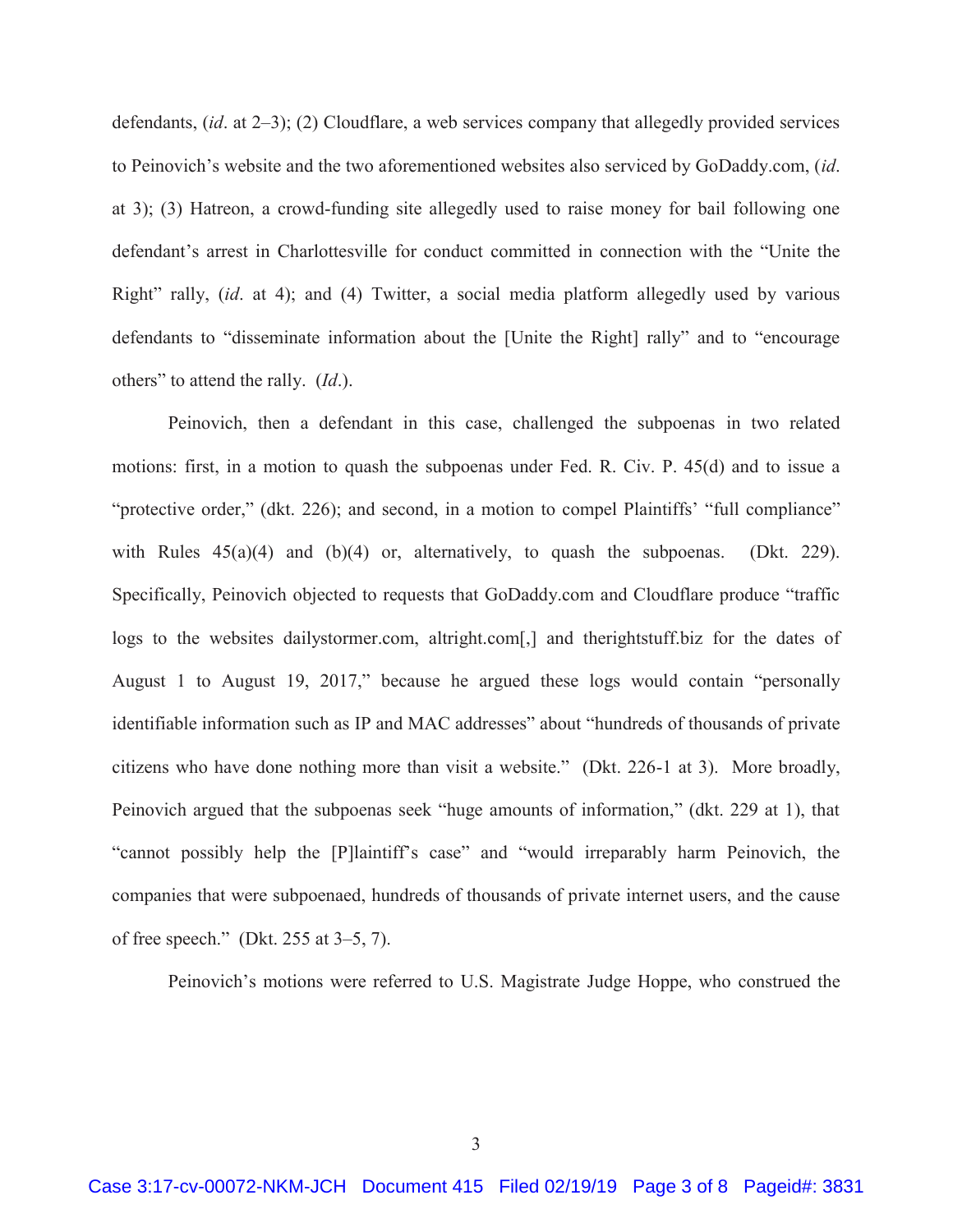motion to quash as a motion for a protective order under Fed. R. Civ. P.  $26<sup>3</sup>$  and denied both of Peinovich's motions. (Dkt. 304). The Court now turns to Peinovich's objections to Judge Hoppe's opinion.

# **III. ANALYSIS**

Peinovich objects to Judge Hoppe's (1) denial of a protective order under Rule 26, and (2) denial of his motion to compel Plaintiffs' compliance with Rule 45. Both objections fail.

# **A. Judge Hoppe's Denial of a Rule 26 Protective Order**

Rule 26 allows "[a] party . . . from whom discovery is sought" to move for a protective order, and the rule authorizes the court, "for good cause" shown, to issue such an "order to protect a party or person from annoyance, embarrassment, oppression, or undue burden." Fed. R. Civ. P. 26(c)(1). Parties seeking protective orders under Rule 26(c) must demonstrate that they "will be harmed by disclosure." *In re Wilson*, 149 F.3d 249, 252 (4th Cir. 1998). Moreover, a party seeking a protective order must "present a particular and specific demonstration of fact as to why a protective order should issue" as part of Rule 26(c)'s "good cause" requirement. *Baron Fin. Corp. v. Natanzon*, 240 F.R.D. 200, 202 (D. Md. 2006) (internal quotation and citation omitted).

 After construing Peinovich's motion to quash as a motion for a protective order under Rule 26, Judge Hoppe found that Peinovich could not "claim any hardship, let alone undue hardship" since he has "no obligation to produce any information under the subpoenas issued to" third parties Twitter, GoDaddy.com, Cloudfare, and Hatreon. (Dkt. 304 at 6 (citing *Call of the Wild Movie, LLC v. Smith*, 274 F.R.D. 334, 338 (D. D.C. 2011)). Additionally, Judge Hoppe

 $\overline{a}$ 

<sup>3</sup> Peinovich does not object to Judge Hoppe's decision to construe his motion to quash as a motion for a protective order, or Judge Hoppe's decision that Peinovich has standing to challenge the subpoenas, (dkt. 304 at 2–4), and the Court finds nothing clearly erroneous or contrary to law in Judge Hoppe's decision on these matters.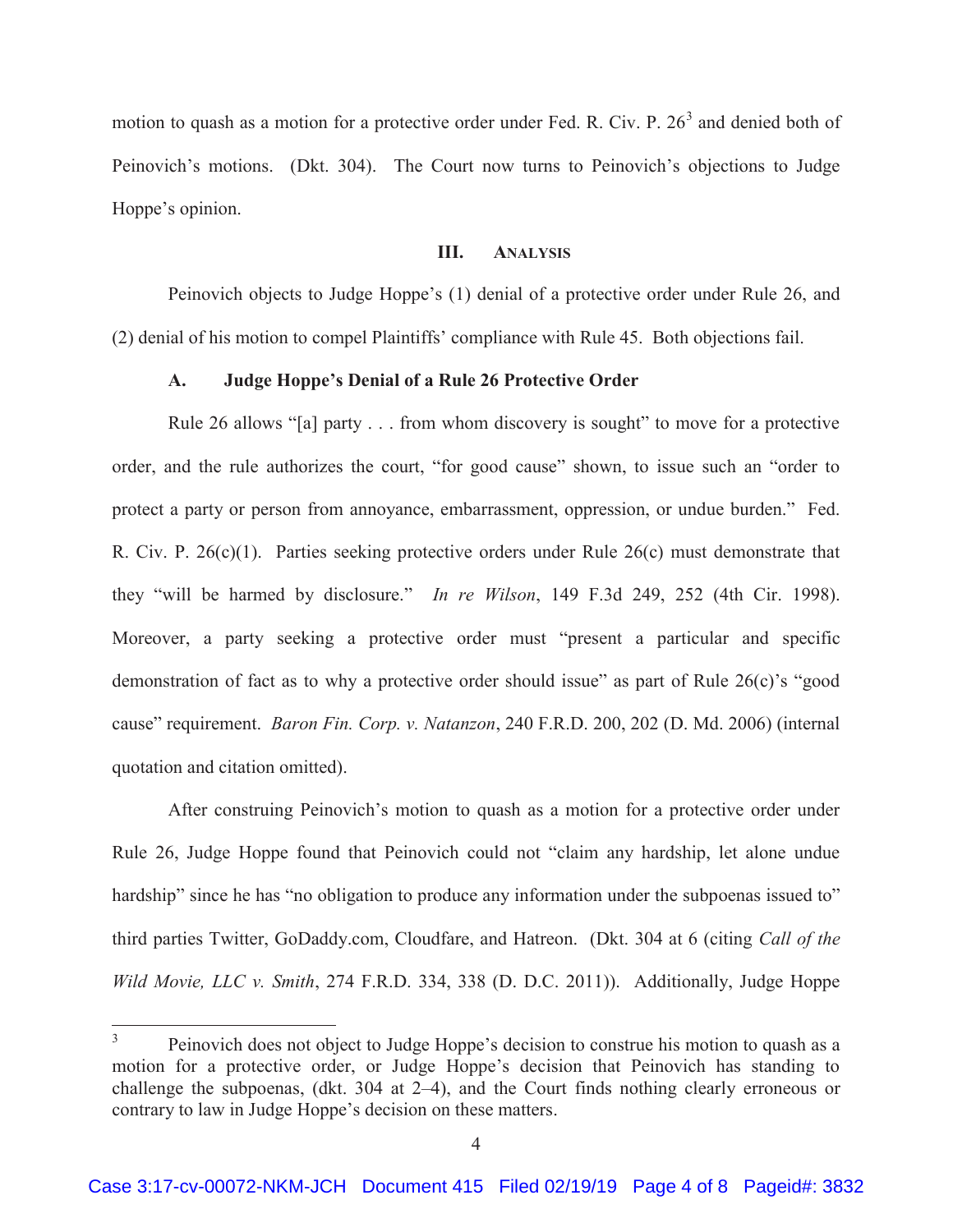determined that Peinovich had made no "specific showing of [any] undue hardship" he would experience by complying with the subpoenas because the "alleged risk of harm to Peinovich's reputation or online business" was "too speculative." (*Id*.). Finally, Judge Hoppe concluded that Peinovich had "failed to show that any of the subpoenas are overbroad or irrelevant." (*Id*.). Judge Hoppe found that, "[o]n the contrary, Plaintiffs' subpoenas are limited in scope to particular topics, persons, and entities related to the alleged events underlying this lawsuit and seek documents or ESI covering a relatively short period." (*Id*.).

 Peinovich first argues that Judge Hoppe was wrong to deny a protective order against Plaintiffs' subpoenas under Rule 26 because the subpoenas in question infringe on "his and his supporters' associational rights" under the First Amendment. (Dkt. 309 at 11). Peinovich contends that has received "anxious communications from listeners [of his podcast] concerned about being doxed as a result of the subpoenas and has lost regular listeners as a result of these concerns,"<sup>4</sup> and that many visitors to the online forum *The Right Stuff* have "cancelled their accounts and stopped visiting the site." (*Id*.). Plaintiffs argue that Peinovich has waived his arguments regarding First Amendment associational rights because he never raised this argument before Judge Hoppe. (Dkt. 312 at 6–7). Plaintiffs further contend that Peinovich's associational privilege argument is substantively without merit, since the subpoenas in question do not target "associations or groups," "membership lists," or other entities and materials courts have found to implicate First Amendment associational rights. (*Id*. at 7).

 Plaintiffs are correct that Peinovich did not raise his associational privilege argument before Judge Hoppe. Although Peinovich asserted in his initial motion that users may be "subject to doxing, intimidation, and harassment" as a result of enforcing the subpoenas, and

 $\overline{a}$ 

<sup>4</sup> Plaintiffs define "doxing" as an "Internet practice in which someone's private personal information is published in an effort to punish or shame the target." (Dkt. 312 at 4).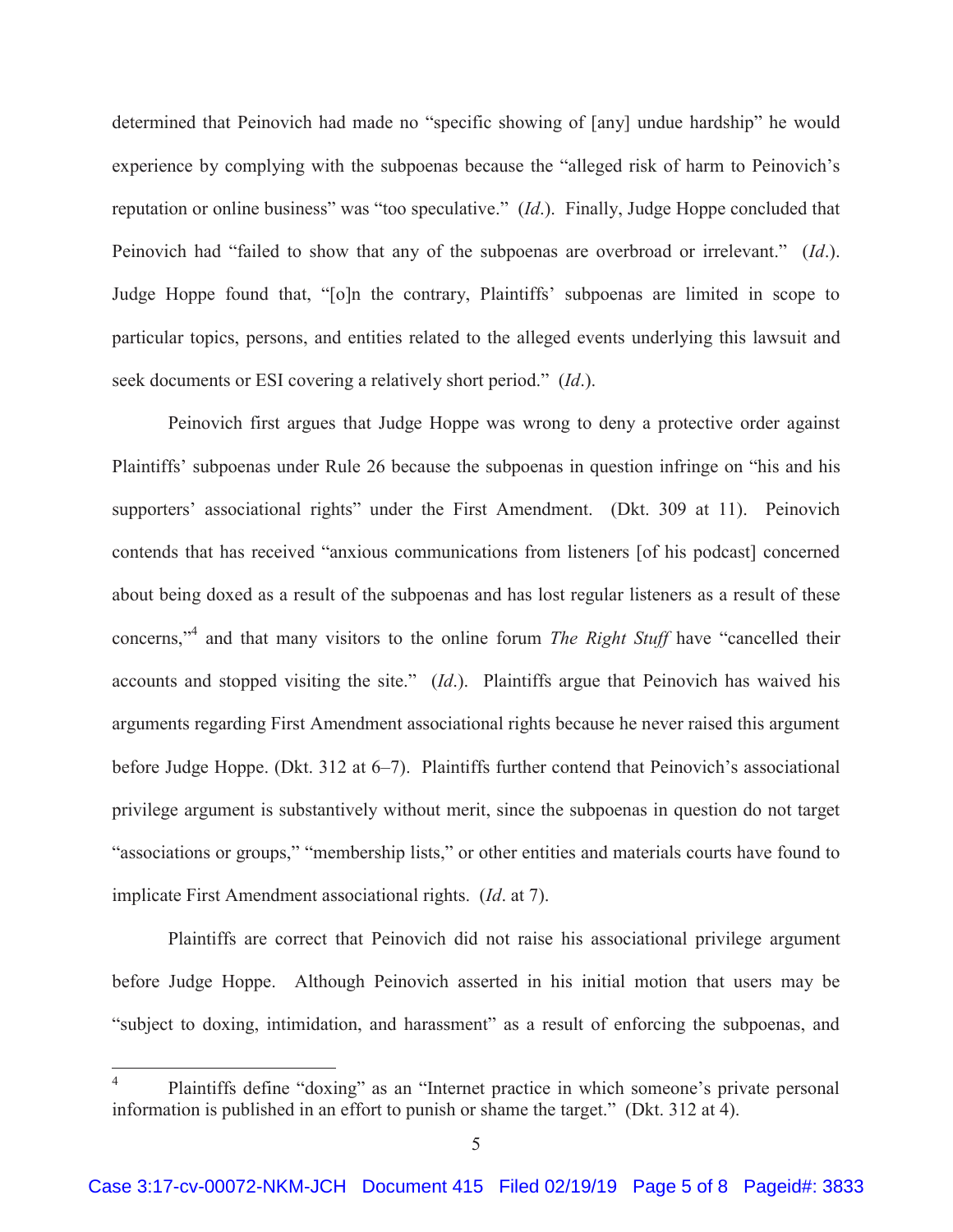further stated that the subpoenas would "have a chilling effect on free speech generally," he raised these concerns in support his argument that the subpoenas imposed an "undue burden" on him because of the harm such a chilling effect might have on his business. (Dkt. 226 at 4; *see also* Dkt. 255 at 5). Peinovich only developed his associational privilege argument once Judge Hoppe had already ruled on his motions.

 Generally, a "magistrate's decision should not be disturbed on the basis of arguments not presented to him." *Zen42 LLC v. Washington and Lee University*, No. 6:17-cv-00053, 2018 WL 4625627, at \*6 (W.D. Va. Sep. 26, 2018) (quoting *Contravest Inc. v. Mt. Hawley Ins. Co.*, 273 F. Supp. 3d 607, 620 (D. S.C. 2017)). *See also Baird v. CCDC/CCSCC*, No. 2:08-00044, 2008 WL 4999252, at \*2 (S.D. W. Va. Nov. 20, 2008) (noting that a "district court's Rule 72(a) review is further limited in that issues not raised before the magistrate should not be considered"). However, "it appears most districts in the Fourth Circuit" have "followed the holding in *United States v. George*, 971 F.2d 1113, 1118 (4th Cir. 1992)," which held that a "district court must consider objections to the magistrate judge's ruling, even if the objections are new arguments on an issue." *Zen42 LLC*, 2018 WL, at \*6. Thus, the Court must assess Peinovich's associational privilege argument.

 Peinovich's associational privilege argument is without merit. The subpoenas at issue here do not seek information courts have previously found covered by the First Amendment's associational privilege, such as the "identities of rank and file members" of an advocacy organization, "mailing lists and lists of conference attendees," "contributor lists," or "past political activities" of the members of an organization. *Sexual Minorities of Uganda v. Lively*, No. 3:12-30051, 2015 WL 4750931, at \*3 (D. Mass. Aug. 10, 2015) (collecting cases). *See also NAACP v. State of Ala. ex rel. Patterson*, 357 U.S. 449, 462 (1958) (noting that the associational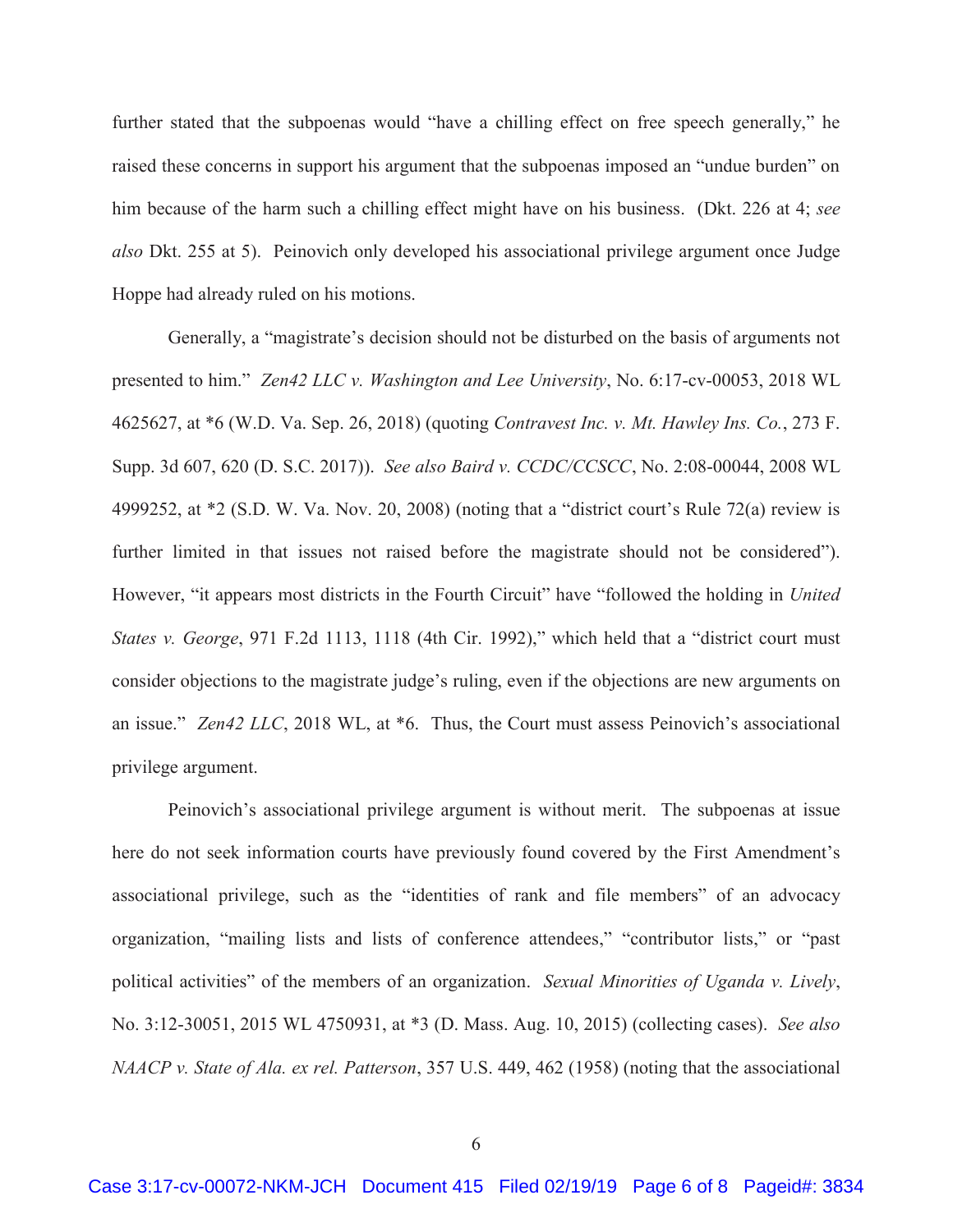privilege covers "[c]ompelled disclosure of *membership in an organization* engaged in advocacy of particular beliefs" (emphasis added)). Peinovich cites no decision extending First Amendment associational privileges to the type of information Plaintiffs seek, namely data regarding "individuals who updated and accessed" various websites relevant to ongoing civil litigation. (Dkt. 312 at 7).

 To the extent that Peinovich's objection is simply a restatement of his contention before Judge Hoppe that enforcement of Plaintiffs' subpoenas would impose an "undue burden" on his business, the Court finds nothing clearly erroneous or contrary to law in Judge Hoppe's determination that Peinovich's arguments were too "speculative." (Dkt. 304 at 6). Although Peinovich asserts in his objections that he has continued to "receive anxious communications from listeners concerned about being doxed as a result of the subpoenas," such assertions are no more concrete or well-supported than the near-identical assertions Judge Hoppe considered and rejected as too speculative. *See Baron Fin. Corp.*, 240 F.R.D. at 202 (noting that a party seeking a protective order must "present a particular and specific demonstration of fact as to why a protective order should issue" as part of Rule 26(c)'s "good cause" requirement).

# **B. Judge Hoppe's Denial of Rule 45 Motion**

 Peinovich raises a cursory objection to Judge Hoppe's denial of his motion to compel Plaintiffs' compliance with Fed. R. Civ. P.  $45(a)(4)$  and  $(b)(4)$ . Rule  $45(a)(4)$  provides that if a subpoena "commands the production of documents" or electronically stored information, a "notice and a copy of the subpoena must be served on each party" before the subpoena "is served on the person to whom it is directed." Rule 45(b)(4) requires proof of service only "when necessary." Judge Hoppe found that documents "attached to Peinovich's motion show that Plaintiffs complied with their obligations under Rule 45(a)(4) by serving 'a notice and a copy of